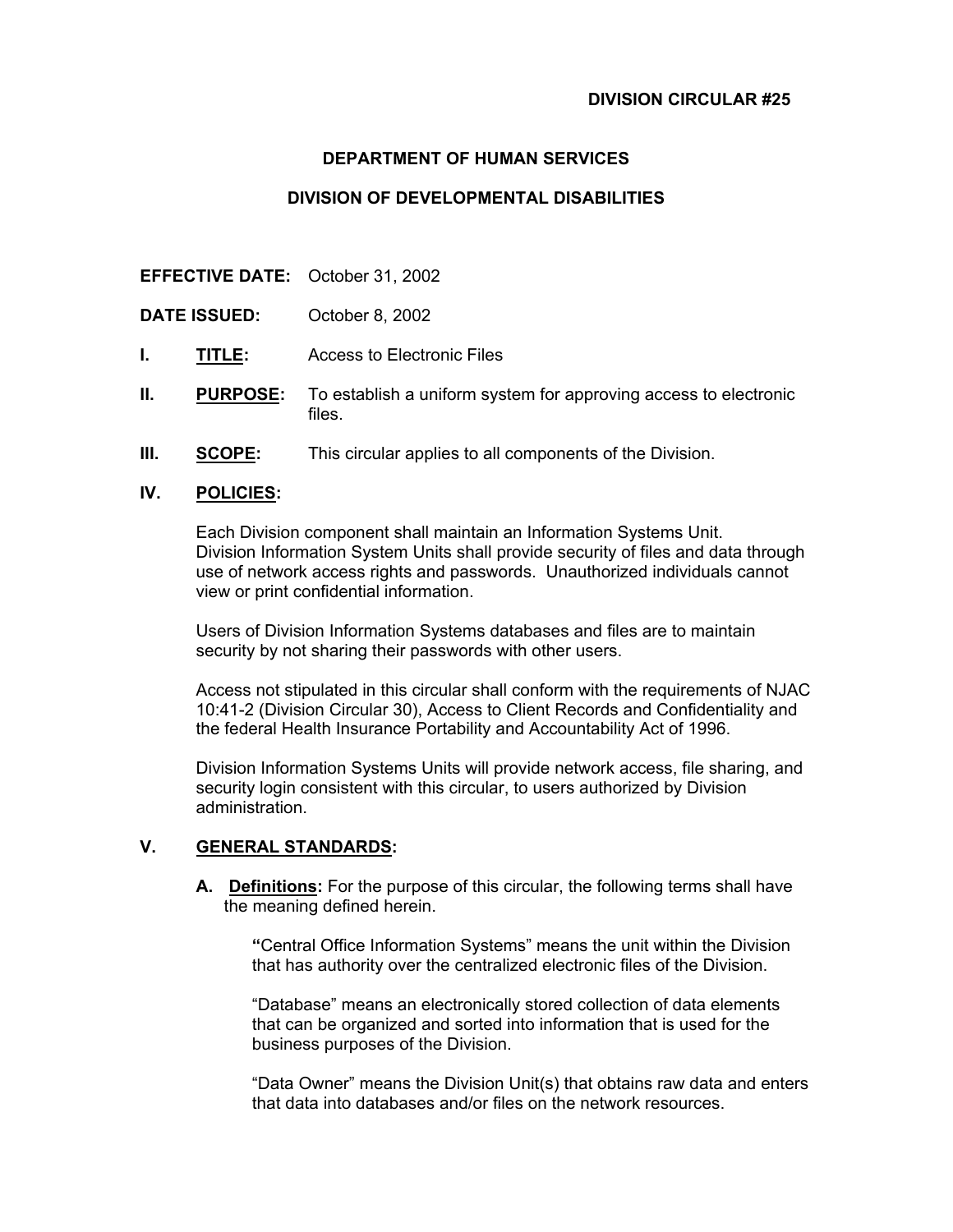"Data System" means the linking of multiple databases.

"Division Component" means any of the following components of the Division: Regional Assistant Director's office, developmental center, regional office, guardianship office or central office unit.

"Electronic files" means information databases, word processing documents, spreadsheets, e-mail messages and web pages.

 "Information Systems Unit" means an organizational unit within each division component that maintains and controls network operation and controls physical access to electronic files.

"Network" means an integrated computer linking that allows people to store and share files on centralized storage devices.

"User" means a person given permission to utilize the Division's network through use of a log-in name and password.

- B. The data contained in electronic files is subject to the same confidentiality requirements as other forms of Division information (Division Circular 30).
- C. Users who request access to electronic files outside the immediate work unit shall obtain authorization from the appropriate Deputy or Assistant Director. If the request involves more than one Division component, the administrative head of the component shall approve requests made within a component.

Examples:

- 1. If a department in a developmental center wishes to have read access to electronic files owned by another department in that same Developmental Center, the Chief Executive Officer would provide the authorization for that access.
- 2. If a unit in a Community Services region desires access to electronic files owned by a unit in the Regional Assistant Director's office, the Regional Assistant Director would provide the authorization for that access.
- 3. If one unit in the Division's Central Office requests access to electronic files owned by another unit or component in the Division, the Deputy or Assistant Director would provide authorization.
- D. As authorized, the appropriate Information Systems Unit will provide the access to a database by installing the needed software, establishing network access rights, and instructing the user(s) on how to connect to the data system.
- E. The data owner must provide in-service training for new users as to how the database works and how to interpret the data.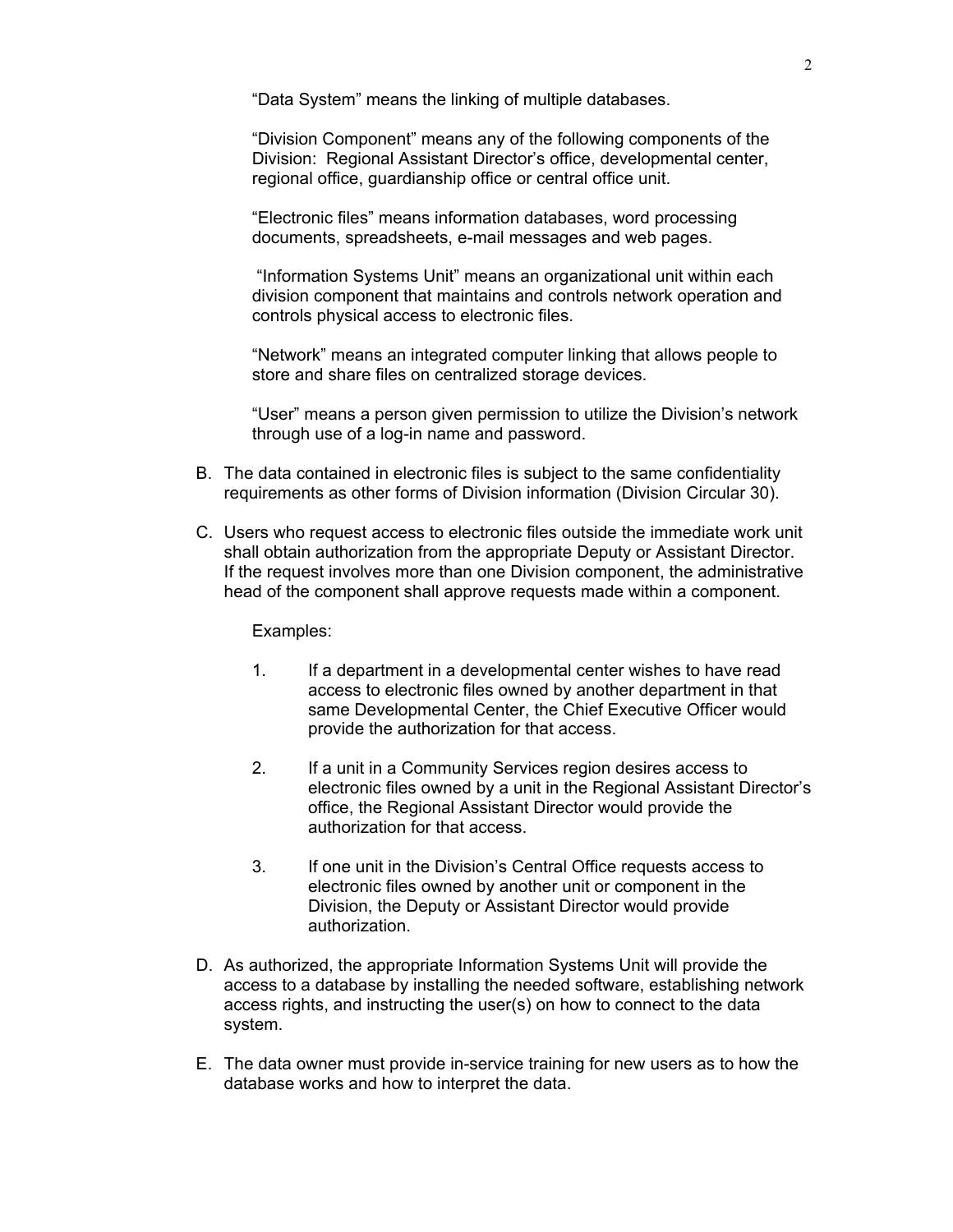- F. Access to the electronic file shall be on a "need to know" basis. "Need to know" shall be determined by a review of the function of the party making the request, the sensitivity of the information requested and a decision as to whether the information requested is essential for the party to complete his or her official function.
- G. In some cases, it may not be possible to grant access because of incompatibility between data systems.
- H. An individual or unit may request access to all or part of a data base.
- I. Information concerning the status of eligible individuals or applicants who are HIV positive shall not be included in the electronic client file and shall be available in accordance with Division Circular 45 (HIV/AIDS).

# **VI. PROCEDURE:**

- A. The individual or unit requesting access to an electronic file owned by another division component will complete a "Request for Electronic File Access" form and submit it for approval. A copy of the "Request for Electronic File Access Form" is appended. The type of access requested shall be indicated on the form.
- B. The request is submitted to the Deputy Director, Assistant Director or administrative head of the component who shall review the reasons for the request and grant or deny access.
- C. The request will be returned to the individual or unit.
	- 1. If the request is approved, a copy of the request will be submitted to the Information Systems Unit and the data owner.
	- 2. If the request for access is denied, the reasons for denial shall be documented on the form.
- D. Upon receiving a copy of the approval, the Information Systems Unit will schedule a time to install needed software. The Information Systems Unit will also provide inservice training on the connection process with users in the requesting component.
- E. After the software has been installed, and the users have been instructed on how to connect to the electronic file, the Information Systems Unit will notify the data owner.
- F. The data owner shall instruct the individual or unit how to use the application(s) and interpret the electronic data.

James W. Smith, Jr. **Director** 

\_\_\_\_\_\_\_\_\_\_\_\_\_\_\_\_\_\_\_\_\_\_\_\_\_\_\_\_\_\_\_\_\_\_